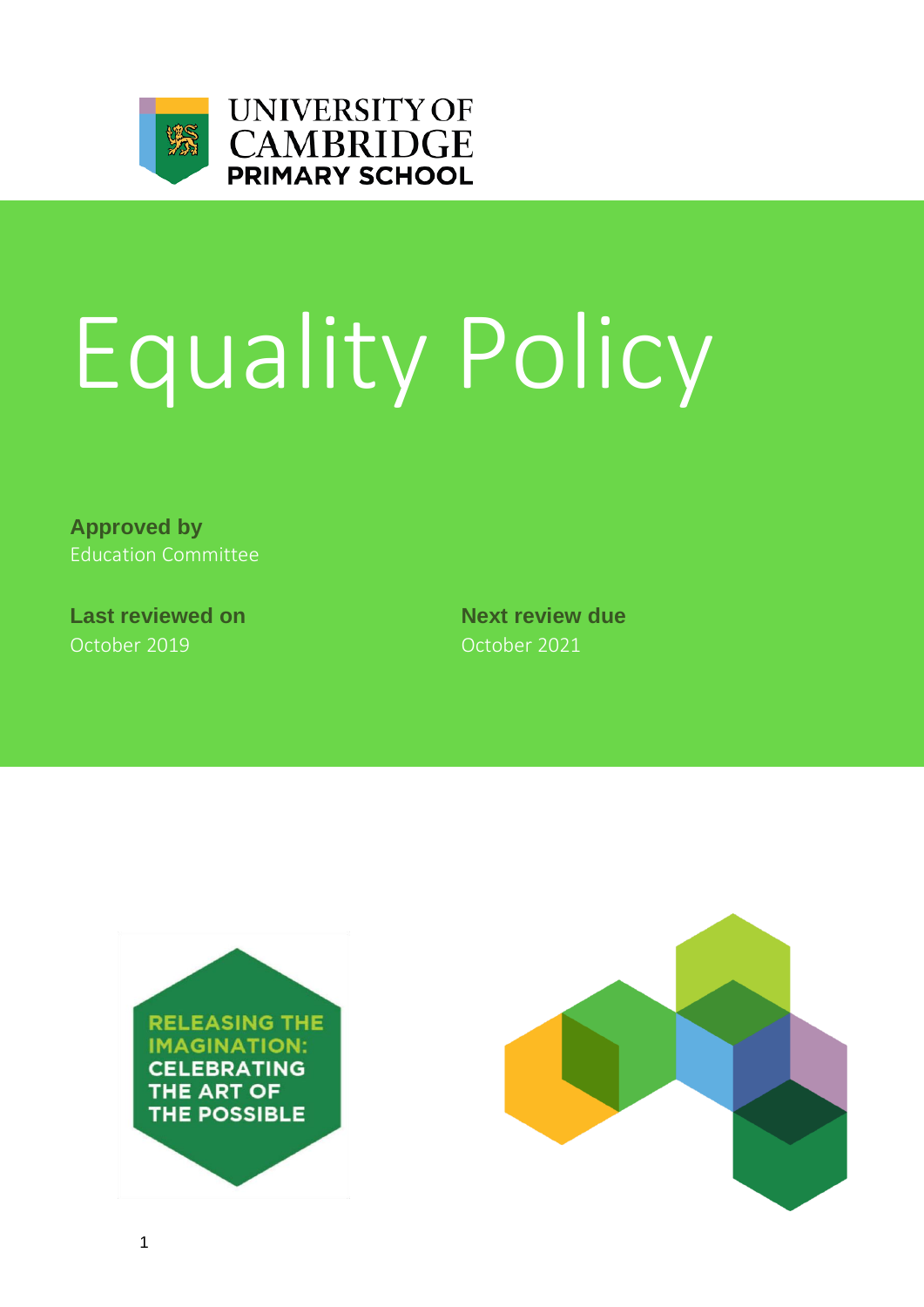# **Vision and Values**

The University of Cambridge Primary School is committed to equal opportunities. Our school will make all members of our school community feel welcome irrespective of race, colour, creed or impairment. Our vision and values promote equality and tackle discrimination. This policy includes an equality impact action plan that includes the pre-opening phase of the UCPS.

Our school:

- Will build an inclusive 'Learning without Limits' philosophy that resists notions that ability is fixed and allows every child to surprise us.
- Will respond to children's diverse needs
- Will seek to overcome potential barriers to learning

The University of Cambridge Primary School will have high ambitions for every child – and will work to ensure that children with different needs and its disabled pupils and will expect them to participate and achieve in every aspect of school life. Our vision is underpinned by the following guiding principles:

# *All learners are of equal value*

We see all learners and potential learners and their parents and carers as of equal value:

- Whether or not they are disabled
- Whatever their ethnicity, culture, national origin or national status
- Whatever their gender and gender identity
- Whatever their religious or non-religious affiliation or faith background
- Whatever their sexual identity or orientation

# *We recognise and respect difference*

Treating people equally does not necessarily involve treating them all the same. Our policies, procedures and activities will not discriminate but will nevertheless take account of difference of life-experience, outlook and background, and in the kinds of barrier and disadvantage which people may face in relation to:

- Disability, so that reasonable adjustments are made
- Ethnicity, so that different cultural backgrounds and experiences of prejudice are recognised
- Gender so that the different needs and experiences of girls and boys and women and men are recognised
- Religion, belief or faith background
- Sexual identity and orientation

# *We foster positive attitudes and relationships and a shared sense of cohesion and belonging*

We intend that our policies, procedures and activities should promote:

- Positive attitudes towards disabled people, good relations between disabled and non-disabled people and an absence of harassment of disabled people
- Positive interaction, good relations and dialogue between groups and communities different from each other in terms of ethnicity, culture, religious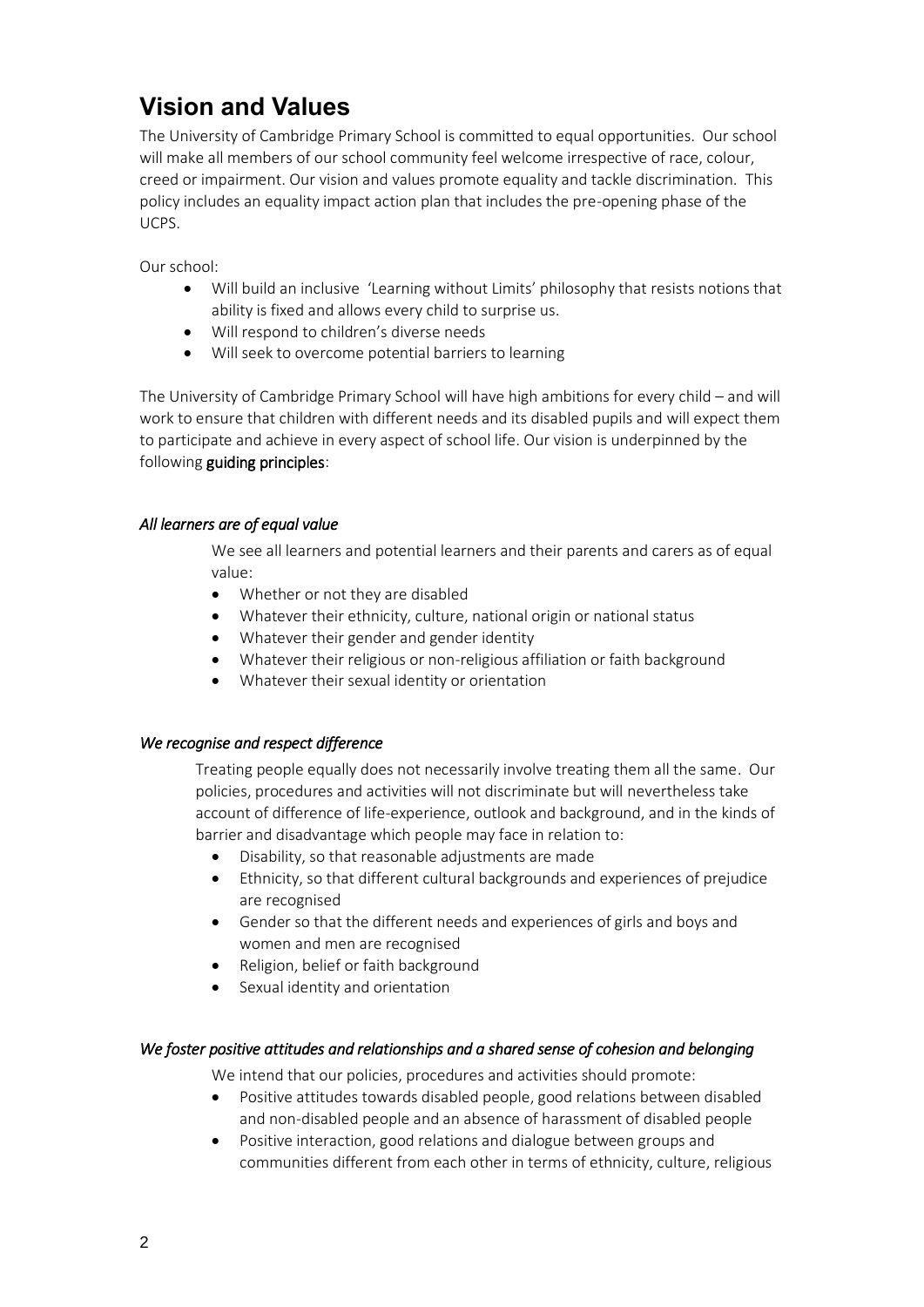affiliation, national origin or national status and an absence of prejudicerelated bullying and incidents

 Mutual respect and good relations between boys and girls and women and men and an absence of sexual and homophobic assessment

#### *We observe good equalities practice in staff recruitment, retention and development*

We will ensure that policies and procedures benefit all employees and potential employees, for example in recruitment and promotion and in continuing professional development:

- Whether or not they are disabled
- Whatever their ethnicity, culture, religious affiliation, national origin or national status
- Whatever their gender and sexual identify and with full respect for legal rights relating to pregnancy and maternity

#### *We aim to reduce and remove inequalities and barriers that already exist*

In addition to avoiding or minimising possible negative impacts of our policies, we will take opportunities to maximise positive impact by reducing and removing inequalities and barriers that may already exist between:

- Disabled and non-disabled people
- People of different ethnic, cultural and religious backgrounds
- Girls and boys, women and men

#### *We consult and involve widely*

We will engage with a range of groups and individuals to ensure that those who are affected by a policy or activity are consulted and involved in the design of new policies and in the review of existing ones. We will consult and involve:

- Disabled people as well as non-disabled
- People from range of ethnic, cultural and religious backgrounds
- Both women and men and girls and boys
- Lesbian, Gay, bisexual and transgendered people as well as straight

#### *Society as a whole should benefit*

We intend that our policies and activities should benefit society as a whole, both locally and nationally by fostering greater social cohesion and greater participation in public life of:

- Disabled people as well as non-disabled
- People of a wide range of ethnic, cultural and religious backgrounds
- Both women and men, girls and boys
- Lesbian, Gay, bisexual and transgendered people as well as straight

#### *We base our practices on sound evidence*

We maintain and publish quantitative and qualitative information showing our compliance with the public sector duty (PSE) set out in clause 149 of the Equality Act 2010.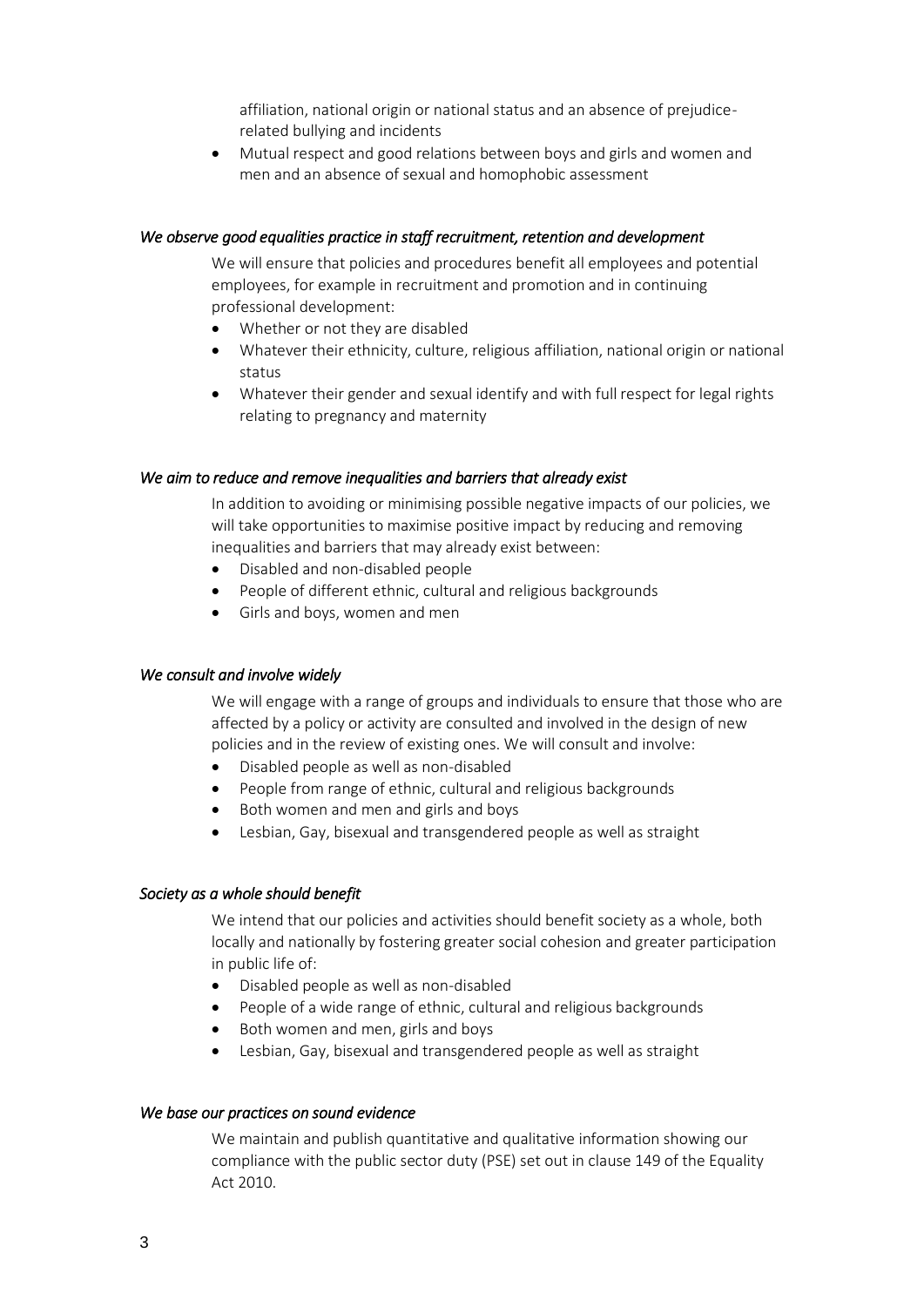# **Objectives**

We will formulate and publish specific and measurable objectives, based on the evidence we have collected and published and the engagement in which we have been involved. The objectives that we identify will take into account national and local priorities and issues as appropriate. We will keep our equality objectives under review and report annually on progress towards achieving them.

# 2. Context

The University of Cambridge Primary School and UTS is a new-build school that will ultimately fill to capacity of 630 children plus nursery provision for 78 children. Training facilities for professional learning are also provided on site. The school design has placed accessibility and inclusion at the heart. All classrooms have level access to the outdoors. Disabled toilet facilities are provided throughout. The UCPS and office facilities upstairs are also accessible via a lift.

Extended provision will be provided for an hour before school starts each day and after school until 6pm each evening. Holiday clubs will also be provided.

The nursery will work closely with the University of Cambridge pre-school (housed in the Community Centre adjacent to the school) and will offer flexible provision for all families.

Our school and UTS facility is committed to meeting its public sector statutory duties as detailed below. We understand that the duties apply to service delivery and employment and staff management as well as policy development and implementation.

# 3. Legal Background

#### Public Sector Equality Duties

We are committed to meeting the pubic sector equality duties (PSED)

The Equality Act 2010 protects pupils from discrimination and harassment based on protected characteristics. The protected characteristics for school provision are:

- Age (for staff only)
- Disability
- Ethnicity and race
- Gender (sex)
- Gender identity and reassignment
- Pregnancy, maternity and breast feeding
- Religion and belief
- Sexual orientation
- Marriage and civil partnership (for staff only)

At the University of Cambridge Primary School and UTS we implement accessibility plans which are aimed at:

- Increasing the extent to which disabled pupils can participate in the curriculum
- Improving the physical environment to enable disabled pupils to take better advantage of education, benefits, facilities and services provided
- Improving the availability of accessible information to disabled pupils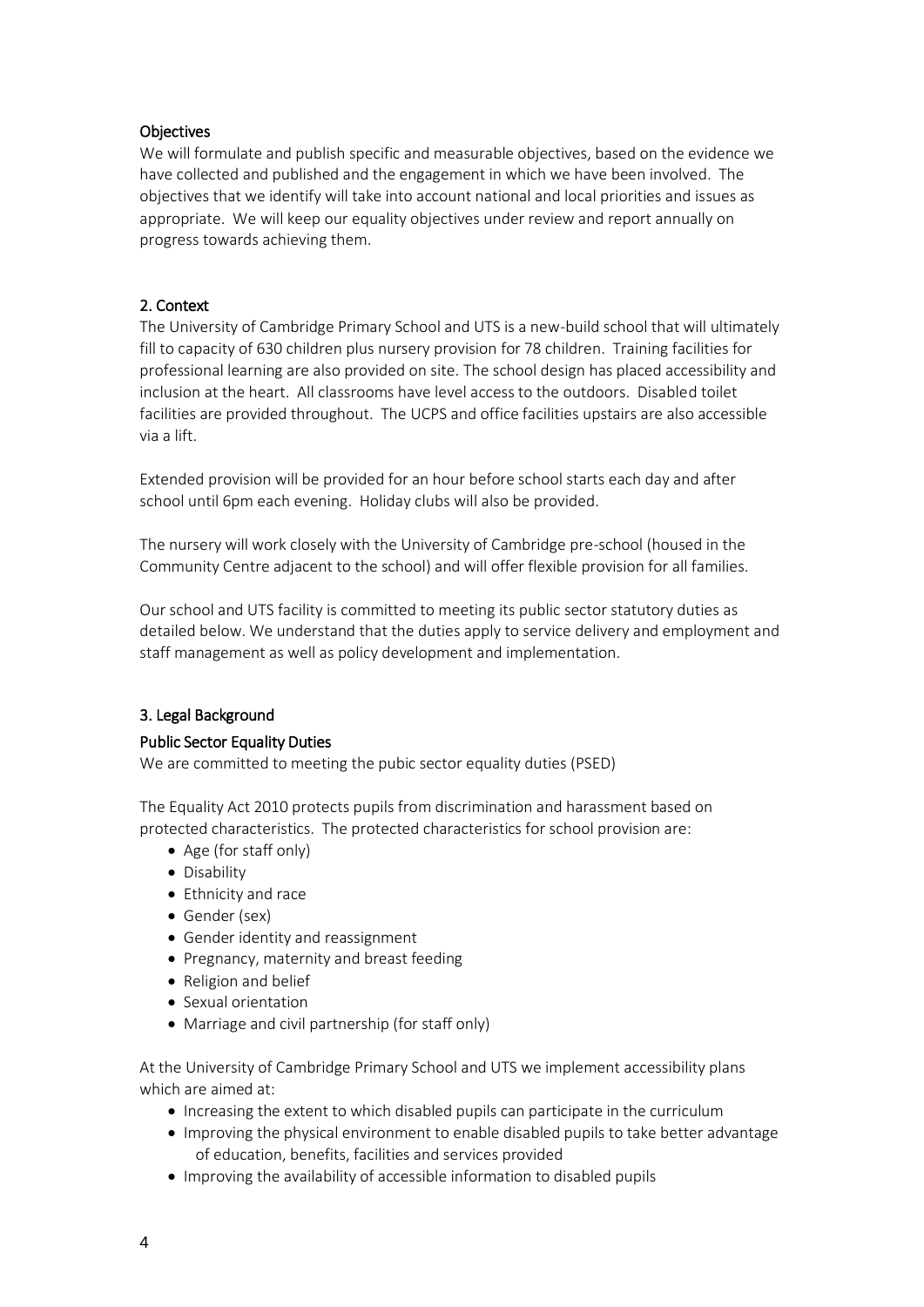# General duties

#### Disability general duty – *Disability Discrimination Act 2005*

We have a statutory duty to carry out our functions with due regard to the need to:

- promote equality of opportunity
- eliminate unlawful discrimination
- eliminate disability-related harassment
- promote positive attitudes towards disabled people
- encourage disabled people's participation in public life
- take steps to take into account people's disabilities

# Gender general duty – *Sex Discrimination Act as amended by the Equality Act 2006* We have a statutory duty to promote gender equality with due regard to the need to:

- eliminate unlawful sex discrimination; and
- promote equality of opportunity and good relations between women and men, girls and boys

# Race general duty – *Race Relations Amendment Act 2000*

We have a statutory duty to promote race equality with due regard to the need to:

- eliminate unlawful discrimination
- promote equality of opportunity; and
- promote good relations between people of different racial groups

# Community cohesion duty – *Education and Inspections Act 2006*

In addition to addressing the duties outlined above, our school is committed to taking action on other equality strands (e.g. religion and belief, 'vulnerable' children) and we will also work hard to meet the duty to promote community cohesion. We will increase our focus on helping children and young people to learn to understand others, to value diversity whilst also promoting shared values, to promote awareness of human rights and to apply and defend them, and to develop the skills of participation and responsible action. We are committed to following DfES guidance in providing:

- teaching and curriculum provision that supports high standards of attainment, promotes common values, and builds pupils' understanding of the diversity that surrounds them
- lessons across the curriculum that promote common values and help pupils to value differences and challenge prejudice and stereotyping
- a programme of curriculum-based activities whereby pupils' understanding of community and diversity is enriched through fieldwork, visits and meetings with members of different communities
- support for pupils for whom English is an additional language to enable them to achieve at the highest possible level in English

# Specific duties: disability, gender and race

The specific duties ask schools to prepare and publish their policies and plans for meeting the general duties. All the specific duties have informed the production of our equality scheme. Section 4 (Roles and Responsibilities) details the involvement of all staff in the implementation of the scheme.

Action relevant to disability, gender, race, community cohesion and other diversity strands is specifically identified in the Action Plan.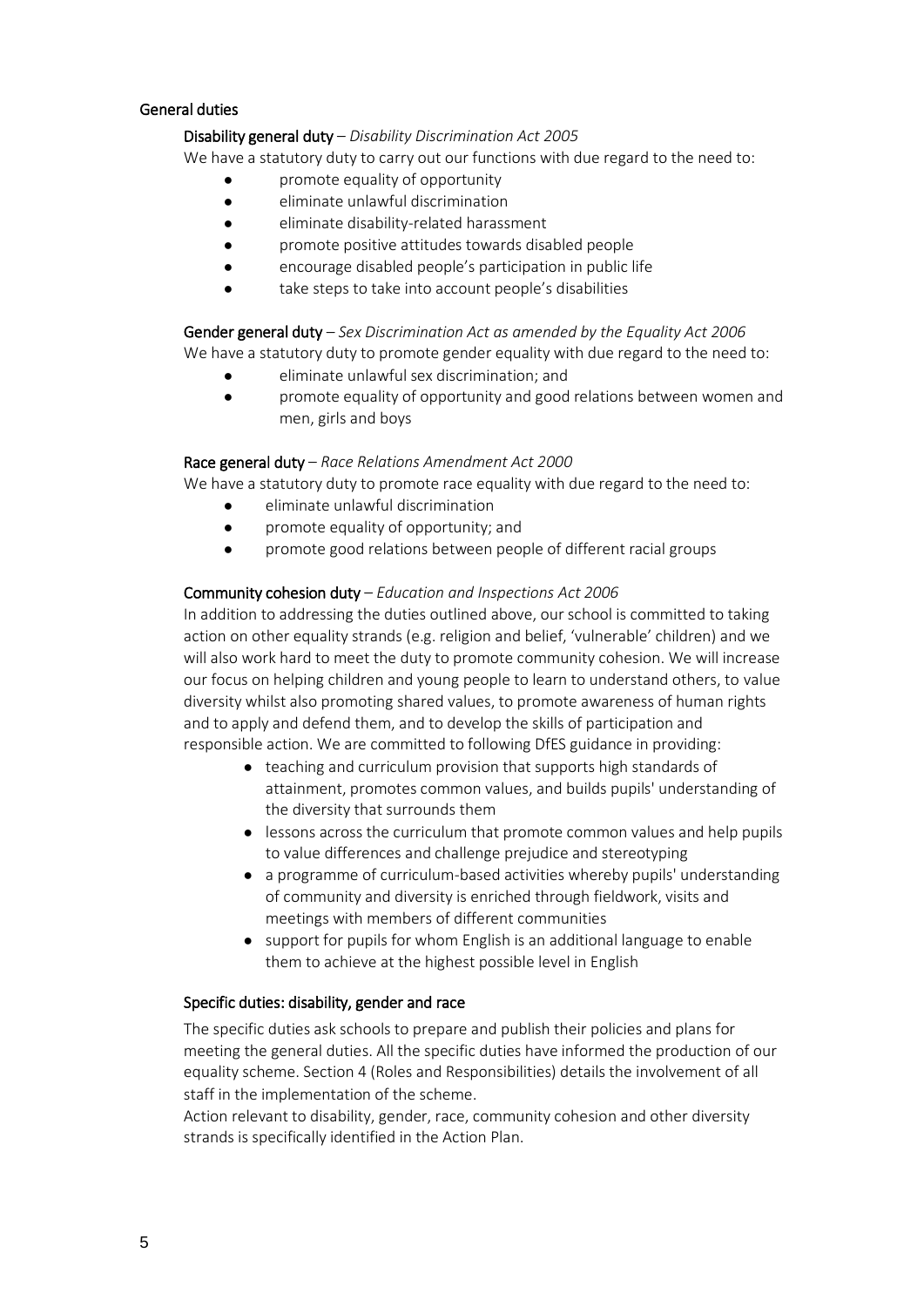We will adapt documents to facilitate those with a disability to access information about the school. Our information is available in electronic and paper versions; most of which can be access in the school office on request.

#### 4. Roles and Responsibilities

The UCPS Trust, supported by the Headteacher and staff, is responsible for ensuring the implementation of this scheme.

#### Commitment to implementation

The Headteacher will assume overall responsibility for ensuring that the action plan is delivered effectively.

Every 12 months, managers and key staff will report to the Headteacher on actions and progress.

Every 12 months there will be a report on equality and diversity to the Trust.

All staff are responsible for delivering the scheme both as employees and as it relates to their area of work.

| Responsibility for                          | Key person                                    |
|---------------------------------------------|-----------------------------------------------|
| Single equality scheme                      | Headteacher                                   |
| Disability equality (including bullying     | Headteacher                                   |
| SEN/LDD (including bullying incidents)      | Assistant Headteacher / SENCo                 |
| Children Looked After / Pupil Premium       | Assistant Headteacher                         |
| Safeguarding & Vulnerable children          | Headteacher                                   |
| Accessibility                               | Premises / Health and Safety Committee        |
| Gender equality (including bullying         | Headteacher                                   |
| Race equality (including racist incidents)  | Headteacher                                   |
| Equality and diversity in curriculum        | All teaching staff / trainees / support staff |
| Equality and diversity - behaviour          | All staff                                     |
| Participation in all aspects of school life | All staff                                     |
| Impact assessment                           | Senior Leadership Team / Trust                |
| Stakeholder consultation                    | Headteacher / Trust                           |
| Policy review                               | Headteacher / Trust                           |
| Communication and publishing                | Headteacher / Web manager / Admin             |

#### Commitment to review

The school equality scheme will be aligned with the School Development Plan and Premises / Accessibility Plan. Its implementation will be monitored within the school's self-evaluation and other review processes as well as being updated at least annually. Following this impact assessment, the whole equality scheme will be reviewed at least every four years.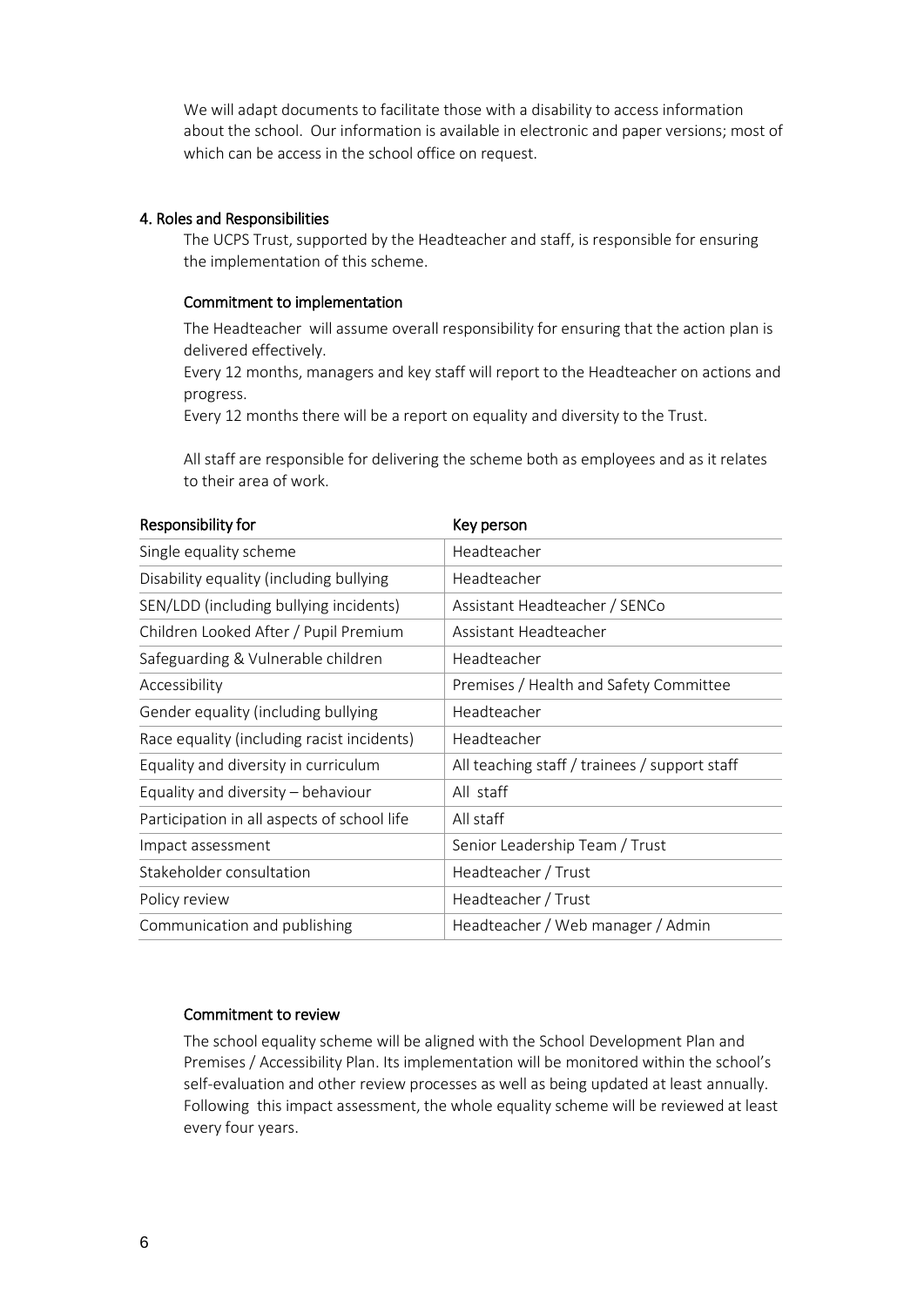#### Commitment to publish

The University of Cambridge Primary Primary School strives to be known as a highly inclusive and ambitious for all.

We are committed to sharing information about our equality scheme as broadly as appropriate. We will also publish the results of a full scheme review every four years – in which we will make proposals for future action.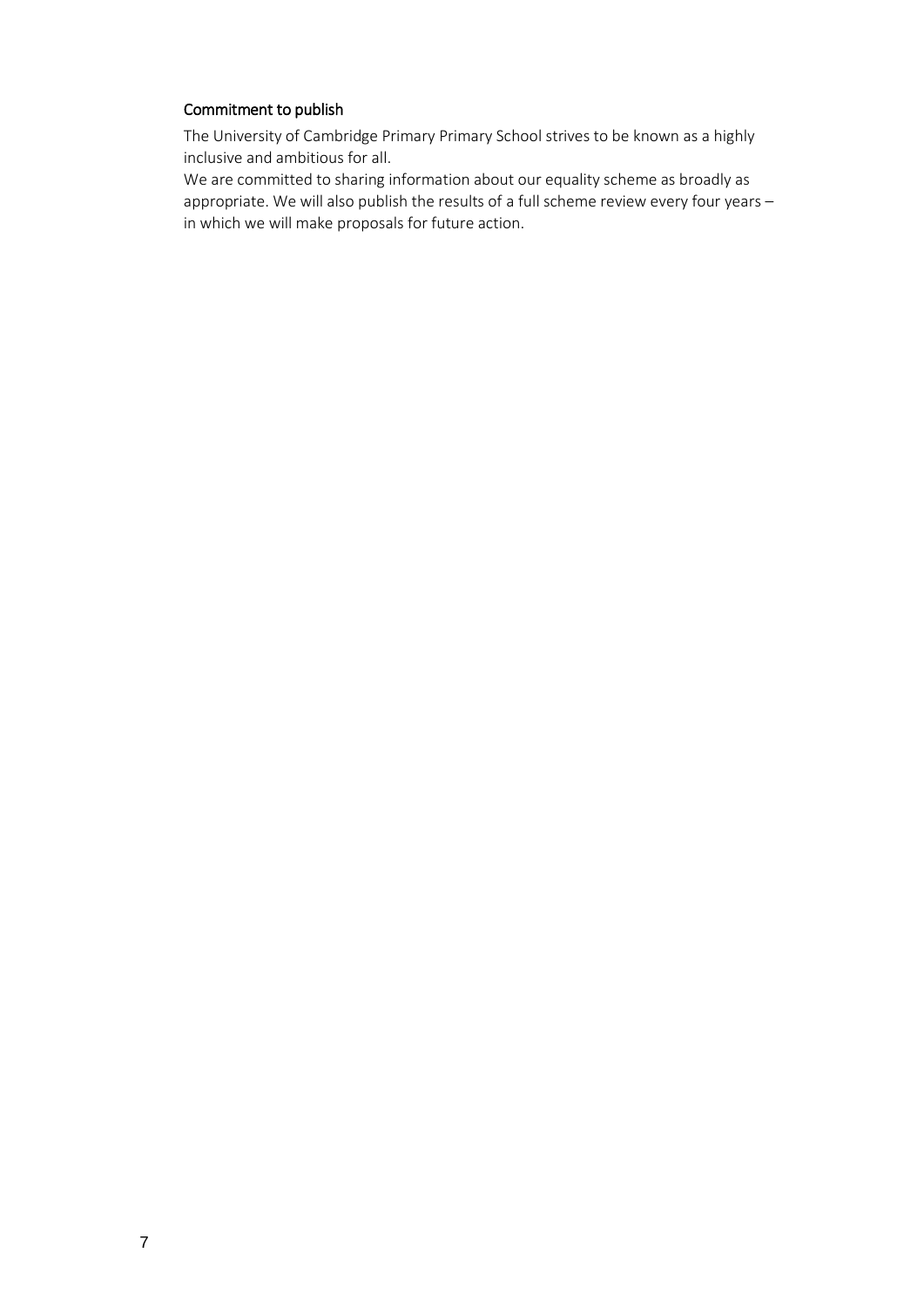| Commitment to action 2017 onwards: |                                                                                                                                                                                                                                                                            |
|------------------------------------|----------------------------------------------------------------------------------------------------------------------------------------------------------------------------------------------------------------------------------------------------------------------------|
|                                    | <b>UCPS Trust will:</b>                                                                                                                                                                                                                                                    |
| Policy                             | Policy Development • Provide leadership and drive for the development and regular review of the school's equality and other policies<br>• Provide leadership and ensure the accountability of the Headteacher and senior staff for the communication and implementation of |
| Implementation                     | school policies                                                                                                                                                                                                                                                            |
|                                    | Highlight good practice and promote this policy throughout the school and wider community<br>$\bullet$                                                                                                                                                                     |
| Behaviour                          | Provide appropriate role models for all managers, staff, trainee teachers and pupils                                                                                                                                                                                       |
|                                    | Congratulate examples of good practice from the school and among individual managers, staff and pupils                                                                                                                                                                     |
|                                    | Ensure a consistent response to incidents, e.g. bullying cases and racist incidents                                                                                                                                                                                        |
|                                    | Public Sector Duties ● Ensure that the school carries out the letter and the spirit of the statutory duties                                                                                                                                                                |
|                                    | Headteacher and senior staff will:                                                                                                                                                                                                                                         |
|                                    | Policy Development • Initiate and oversee the development and regular review of equality policies and procedures                                                                                                                                                           |
|                                    | • Consult pupils, staff and stakeholders in the development and review of the policies                                                                                                                                                                                     |
| Policy                             | • Ensure the effective communication of the policies to all pupils, staff and stakeholders                                                                                                                                                                                 |
| Implementation                     | • Ensure that managers and staff are trained as necessary to carry out the policies                                                                                                                                                                                        |
|                                    | Oversee the effective implementation of the policies<br>$\bullet$                                                                                                                                                                                                          |
|                                    | Hold line managers accountable for effective policy implementation                                                                                                                                                                                                         |
| Behaviour                          | Provide appropriate role models for all managers, staff and pupils<br>$\bullet$                                                                                                                                                                                            |
|                                    | Highlight good practice from departments, individual managers, staff and pupils<br>$\bullet$                                                                                                                                                                               |
|                                    | Provide mechanisms for the sharing of good practice                                                                                                                                                                                                                        |
|                                    | Ensure a consistent response to incidents, e.g. bullying cases and racist incidents                                                                                                                                                                                        |
|                                    | at a state of the state of the state of the state of the state of the state of the state of the state of the s                                                                                                                                                             |

Public Sector Duties ● Ensure that the school carries out its statutory duties effectively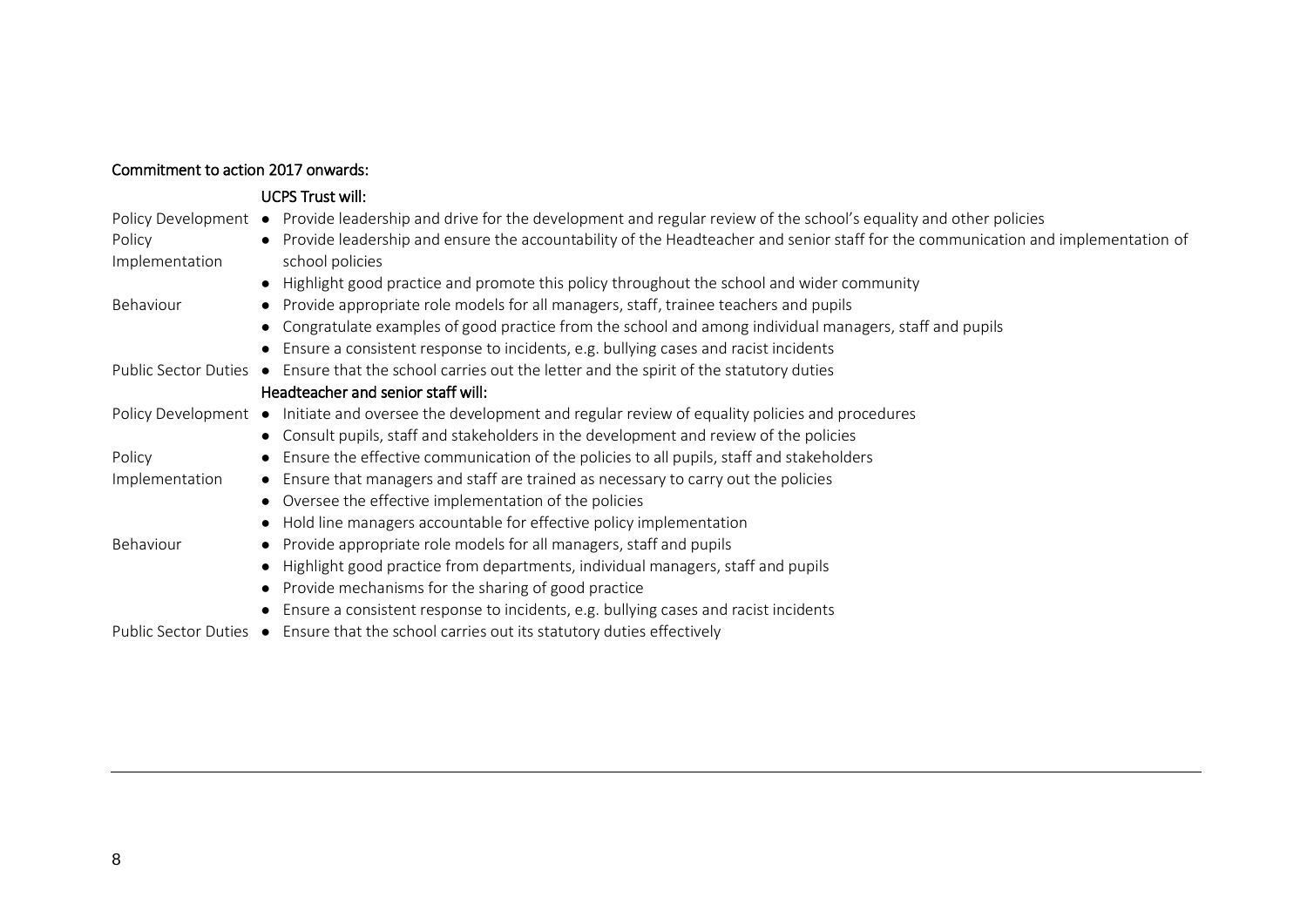|                        | Line managers will:                                                                                                                                                      |
|------------------------|--------------------------------------------------------------------------------------------------------------------------------------------------------------------------|
| Policy Development ●   | Respond to consultation requests by creating opportunities for pupils and staff to share their comments, suggestions and feedback,<br>ensuring that all voices are heard |
| Policy                 | • Implement the school's equality scheme, holding staff accountable for their behaviour and providing support and guidance as                                            |
| Implementation         | necessary                                                                                                                                                                |
|                        | • Be accountable for the behaviour of the staff team, individual members of staff and pupils                                                                             |
|                        | • Use informal and formal procedures as necessary to deal with 'difficult' situations                                                                                    |
| Behaviour              | • Behave in accordance with the school's policies, leading by example                                                                                                    |
|                        | • Respond appropriately to the behaviour of pupils and staff, as a whole, and individuals (praising/challenging as necessary)                                            |
| Public Sector Duties ● | Contribute to managing the implementation of the school's equality scheme                                                                                                |

All staff: teaching and non-teaching will:

|                | Policy Development ● Contribute to consultations and reviews                                                                        |
|----------------|-------------------------------------------------------------------------------------------------------------------------------------|
|                | • Raise issues with line managers which could contribute to policy review and development                                           |
| Policy         | • Maintain awareness of the school's current equality policy and procedures                                                         |
| Implementation | • Implement the policy as it applies to staff and pupils                                                                            |
| Behaviour      | • Behave with respect and fairness to all colleagues and pupils, carrying out the letter and spirit of the school's equality scheme |
|                | • Provide a consistent response to incidents, e.g. bullying cases and racist incidents                                              |
|                | Public Sector Duties ● Contribute to the implementation of the school's equality scheme                                             |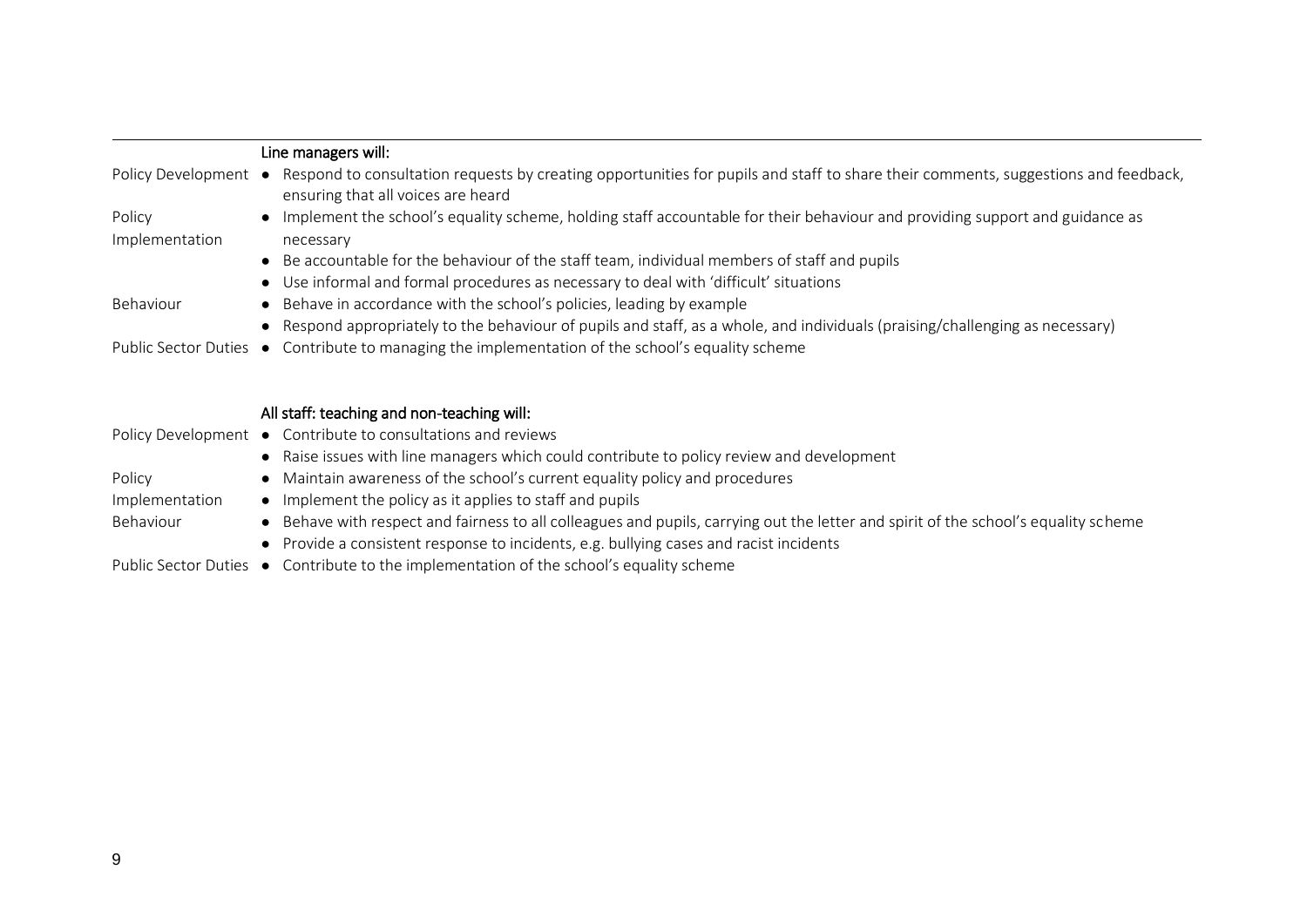# 5. Stakeholder Consultation

The UCPS will regularly consult stakeholders through questionnaires and headteacher forums to gain valuable information about the success of the implementation of our equality policy.

#### 6. Impact Assessment

As part of the school's regular evaluation , the impact of our equality policy on the wider life of the school (including but not limited to the Curriculum, SEND, Accessibility Policy and Teaching and Learning handbook etc.)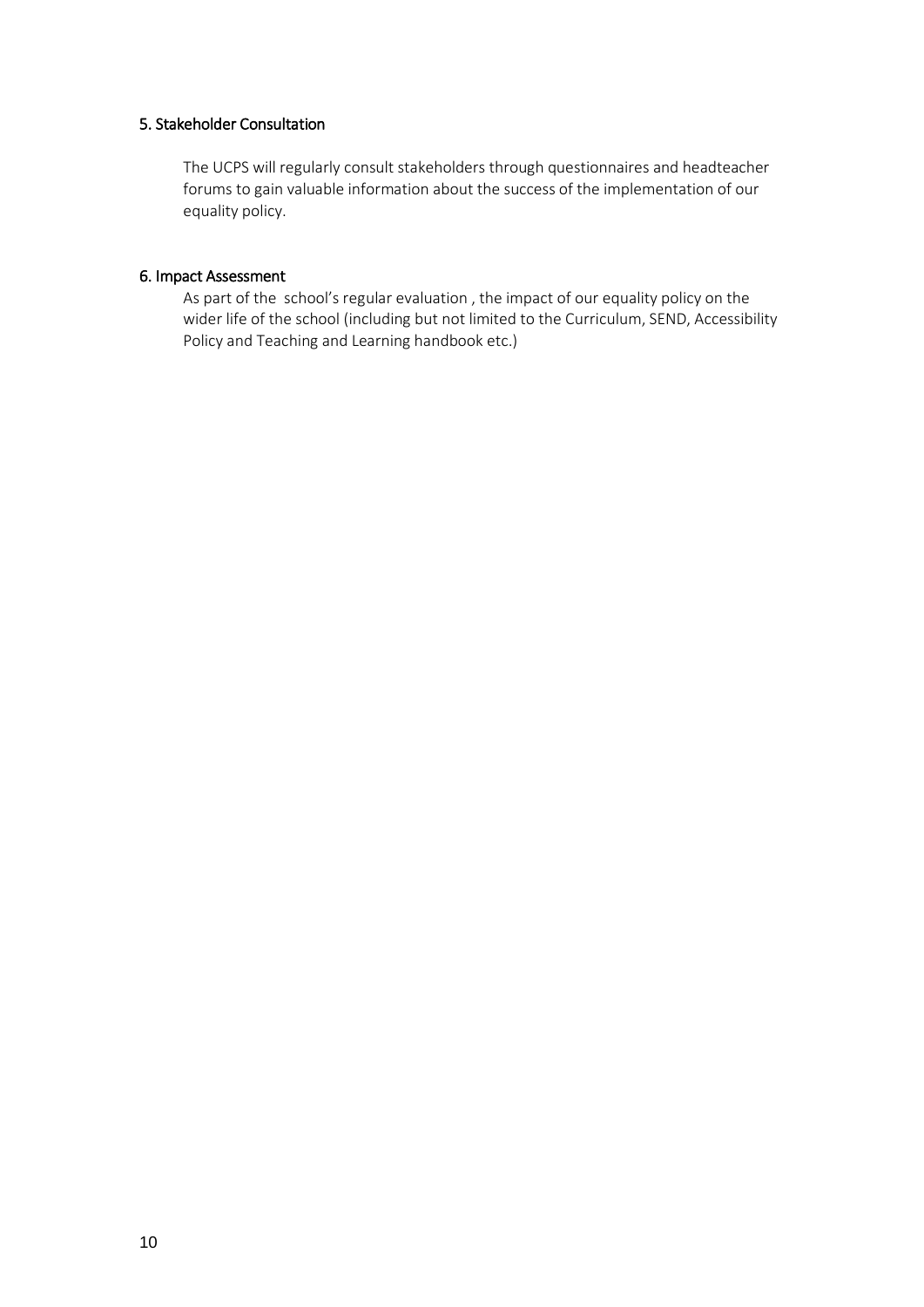# 7: Equality Impact Action Planning

| Priority issue and<br>objective                                               | Category          | Task                                                                                                                                       | Responsibility                          | Date    | Review/impact<br>assessment |
|-------------------------------------------------------------------------------|-------------------|--------------------------------------------------------------------------------------------------------------------------------------------|-----------------------------------------|---------|-----------------------------|
| Provide small<br>teaching spaces for<br>children who need                     | Learning<br>needs | • Provide small areas within design additional to BB99<br>requirements                                                                     | Consultant<br>Headteacher<br>Architects | January | Annual review               |
| periods of<br>withdrawal for<br>speech therapy,<br>small group tuition<br>etc |                   | • Provide accessible learning spaces where children can<br>work alongside others without feeling 'separate' from<br>main teaching activity | Consultant<br>Headteacher<br>Architects | January |                             |

| Priority issue and<br>objective          | Category   | Task                                                      | Responsibility | Date                             | Review/impact<br>assessment             |
|------------------------------------------|------------|-----------------------------------------------------------|----------------|----------------------------------|-----------------------------------------|
| Provide facilities for<br>dispensing and | Disability | • Medical room with storage provided in school design     | Headteacher    | ongoing<br>review                | In place when school<br>opens Sept 2015 |
| storing medicines                        |            | • Training for all staff re first aid, use of epipens etc | Headteacher    | Beginning of<br>each<br>academic |                                         |
|                                          |            |                                                           |                | year                             |                                         |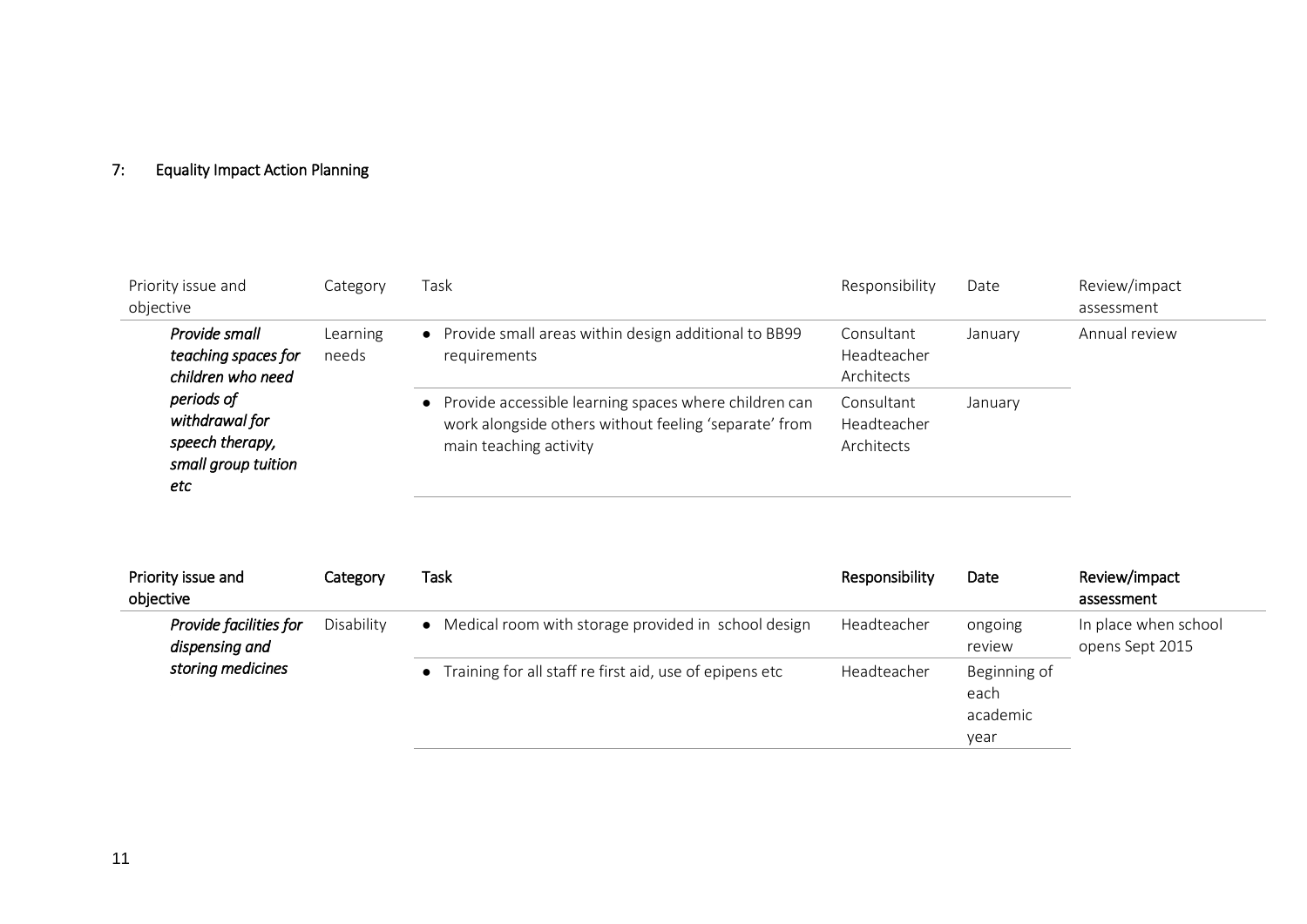|                                                                                                     |          | • School policies agreed re dispensing of medicines                                                            | Headteacher /<br>Trust        | Beginning of<br>each<br>academic<br>year                                                      |                                           |
|-----------------------------------------------------------------------------------------------------|----------|----------------------------------------------------------------------------------------------------------------|-------------------------------|-----------------------------------------------------------------------------------------------|-------------------------------------------|
| Priority issue and<br>objective                                                                     | Category | Task                                                                                                           | Responsibility                | Date                                                                                          | Review/impact<br>assessment               |
| Provide resources<br>that celebrate the<br>global community<br>of tthe new district<br>of Eddington | Race     | • Provide welcoming culture in the school                                                                      | All staff                     | Review<br>through<br>consultation<br>and pulse<br>surveys<br>throughout<br>the school<br>year | Celebration of<br>international diversity |
|                                                                                                     |          | Ensure that curriculum resources include positive<br>$\bullet$<br>images of black and minority ethnic children | All staff /<br>budget holders | Sept 2015                                                                                     |                                           |
|                                                                                                     |          | Celebrate home languages and global community of<br>$\bullet$<br>school & UCPS population                      | All staff                     | Sept 2015<br>ongoing                                                                          |                                           |
|                                                                                                     |          | Build and maintain links with children and families from<br>$\bullet$<br>across the world                      | All staff                     |                                                                                               |                                           |
|                                                                                                     |          | • Staff recruitment encourages diversity of applicants                                                         | HR Committeee                 | Ongoing each<br>year                                                                          |                                           |
|                                                                                                     |          |                                                                                                                |                               |                                                                                               |                                           |
| Priority issue and                                                                                  | Category | Task                                                                                                           | Responsibility                | Date                                                                                          | Review/impact                             |

objective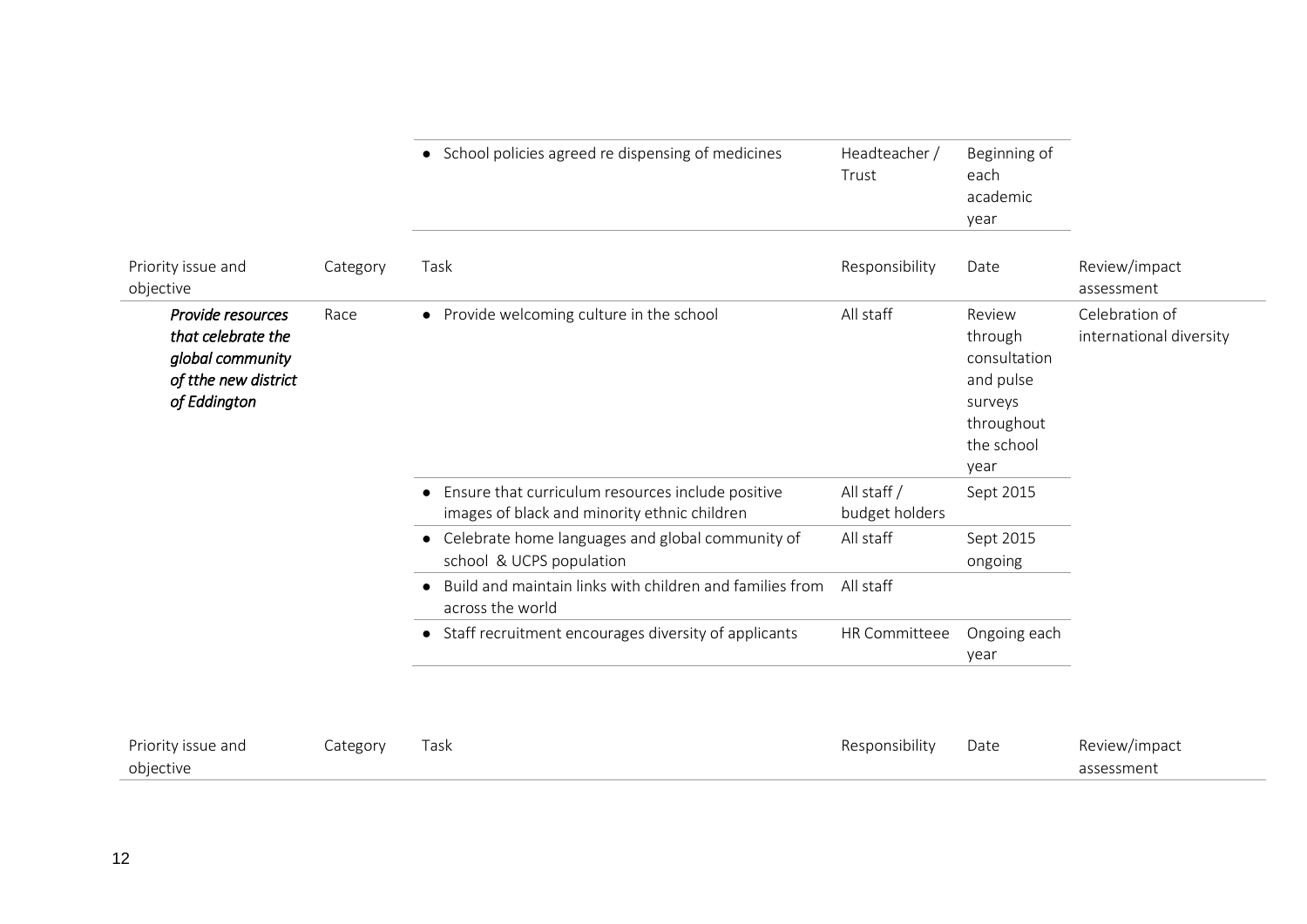| Enhance<br>understanding of<br><b>Roma and Traveller</b><br>communities | • Include examples of Traveller communities when<br>choosing literature, resources etc | Headteacher  | Ongoing and<br>reviewed in<br>our<br>curriculum<br>July each<br>year | Build understanding of<br>traveller communities |
|-------------------------------------------------------------------------|----------------------------------------------------------------------------------------|--------------|----------------------------------------------------------------------|-------------------------------------------------|
|                                                                         | • Challenge stereotypical views through PSHE                                           | All teachers | Sept 2015<br>ongoing                                                 |                                                 |

| Priority issue and<br>objective    | Category                                                                                                                                                                     | Task                                                                                                                             | Responsibility                                          | Date                | Review/impact<br>assessment                         |
|------------------------------------|------------------------------------------------------------------------------------------------------------------------------------------------------------------------------|----------------------------------------------------------------------------------------------------------------------------------|---------------------------------------------------------|---------------------|-----------------------------------------------------|
| Working together<br>with parents / | Disability                                                                                                                                                                   | • Publicise admissions criteria that state priority to<br>children with an Education, Health & Care plan                         | Trust                                                   | Website             | Number of children who<br>apply under this criteria |
| carers                             |                                                                                                                                                                              | Ensure that information sent home is accessible to<br>prospective families & subsequently to the established<br>school community | Consultant<br>Headteacher /<br>Web developer<br>/ Trust | Annual in<br>Spring |                                                     |
|                                    |                                                                                                                                                                              | • Publish Inclusion Policy and Special Education Needs<br>and Disability School Offer on the UCPS website                        | Trust                                                   | Annually            |                                                     |
|                                    | • Parents / Carers will be invited to attend a hand over<br>meeting at the end of each year so that new staff<br>teams are fully aware of how best to support each<br>child. | Headteacher /<br>All teachers                                                                                                    | Annually in<br>Summer                                   |                     |                                                     |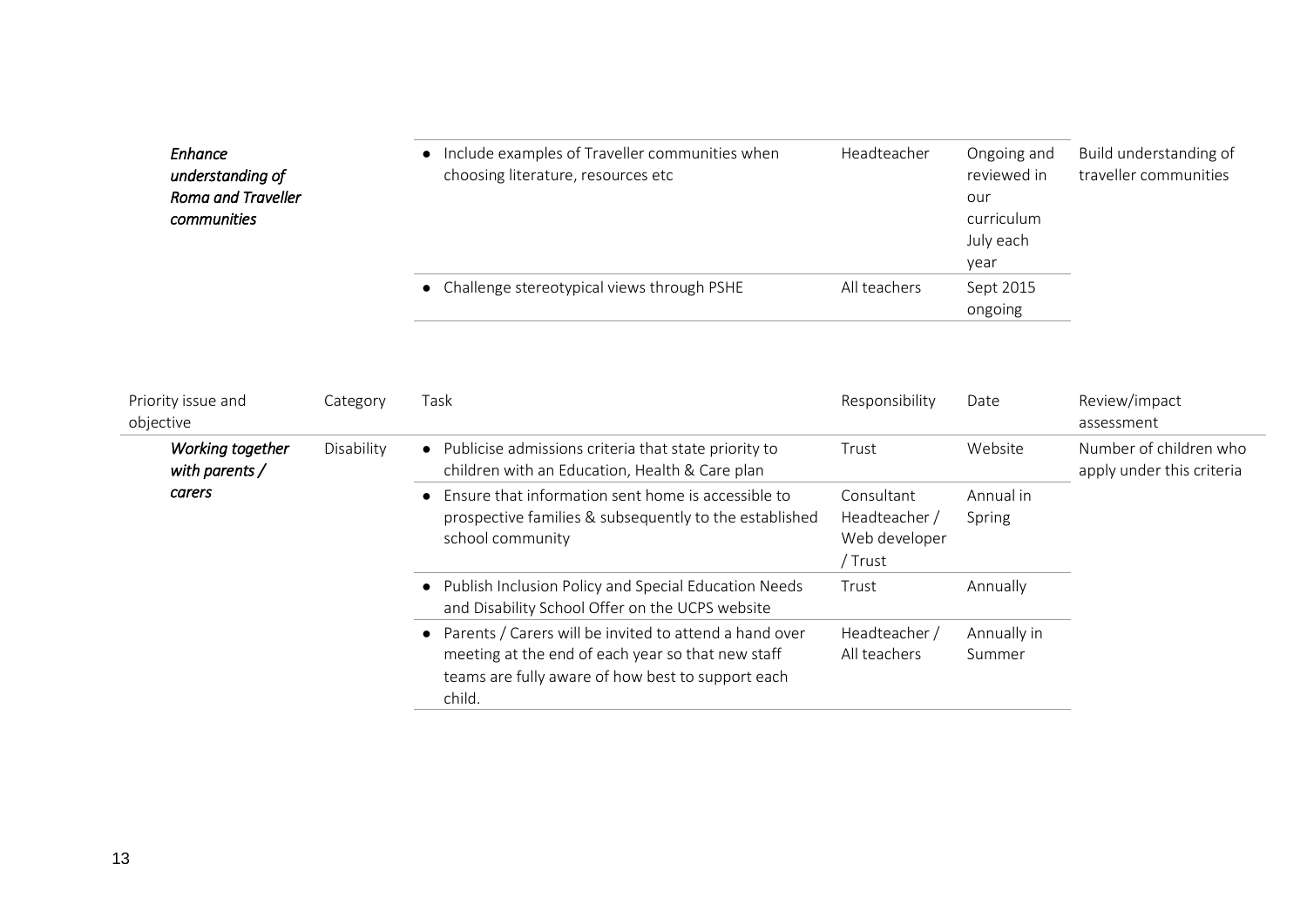| • To provide opportunities for parents to make           | Headteacher /              | Ternly |
|----------------------------------------------------------|----------------------------|--------|
| suggestions about whole school improvements that         | Trust                      |        |
| would benefit their child - biannual survey with results |                            |        |
| reported to parents and Trust                            |                            |        |
| • Ensuring that all colleagues are aware of the home     | SENCo / Deputy SEND events |        |
| experience that parents can provide                      |                            | termly |

| Priority issue and<br>objective         | Category | Task                                                                                                                        | Responsibility | Date             | Review/impact<br>assessment       |
|-----------------------------------------|----------|-----------------------------------------------------------------------------------------------------------------------------|----------------|------------------|-----------------------------------|
| Ensure that gender<br>is not a barrier. | Gender   | • Purchase resources for the school library & classrooms<br>that provide positive role models for same sex<br>relationships | Headteacher    | Annual<br>review | Subject leadership<br>evaluations |
|                                         |          | • Staff recruitment encourages diversity of applicants                                                                      |                | ongoing          |                                   |
|                                         |          | Review sports and other extra curricular opportunities<br>to ensure equality of access                                      | PE lead        | Autumn 2016      |                                   |
|                                         |          | Review attainment data to ensure that there is no<br>gender bias. Compare attainment data with national<br>data.            |                | Termly           |                                   |
| Priority issue and<br>objective         | Category | Task                                                                                                                        | Responsibility | Date             | Review/impact<br>assessment       |